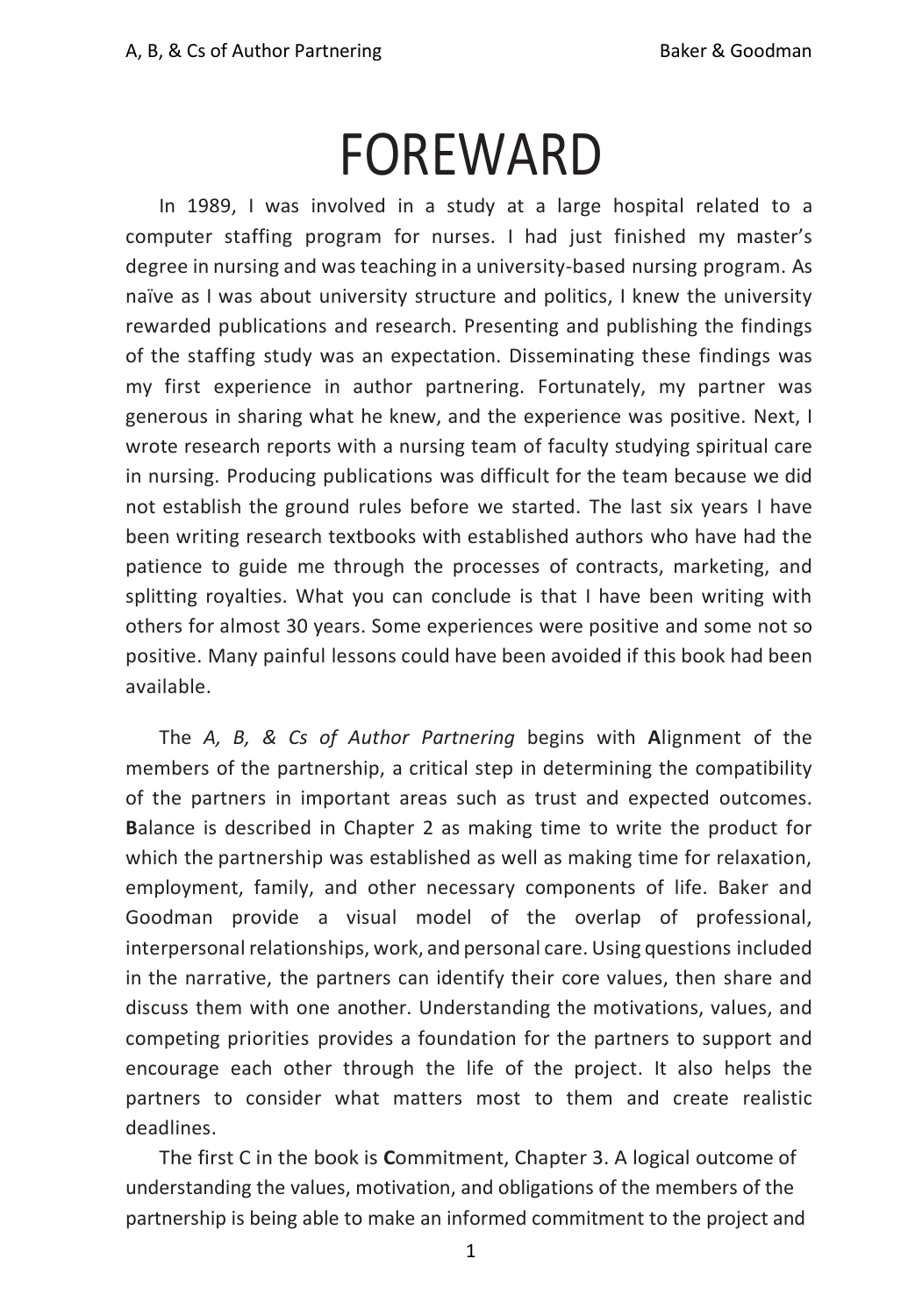each other. Baker and Goodman recommend drafting a formal statement of commitment that specifies details of the partnership, including the responsibilities of each member. Ideally, the strengths of the partnership members are in different areas. When that is the case, the partnership creates synergy that results in a product beyond what the individuals could produce separately.

Chapter 4, **C**ontracts, describes the importance of having a contract for the partnership. Some contracts will include external entities such as agents or publishers. Again, the authors have provided an exercise that elicits discussion among the partners to ensure that all important aspects of the relationship are addressed in a contract. The best contract, however, will be worth little unless the partners can communicate with each other, especially when they disagree.

**C**ommunication is the topic of Chapter 5. Four personality types are described along with their preferred styles of communication. Knowing your own type and the types of your partners gives insight into the effectiveness of the communication patterns being used by the partners. Suggestions are provided on how to improve communication. Different tools of communication, such as face-to-face conversation and email messages, can be selected based on the recipient's personality type, the information to be communicated, and time available for a response.

Continuing with the Cs, Chapter 6 addresses **C**onflict Management. The authors organize the conflict management strategies according to the leadership styles of partners. As an example, a task-oriented leader is more likely to use a domination/competition strategy to resolve conflicts. For me, this chapter provided insight into my conflict management strategies and an opportunity to reflect on the conflicts that I had experienced in partnerships.

**C**ommerce, Chapter 7, considers the realities of marketing the product of the partnership. The product, place, promotion, and price comprise the 4Ps of marketing. Considering these fac- tors prior to finalizing the product's purpose and structure is important. How difficult to invest time and energy into producing a book or article, only to find out that the market is saturated with similar products. The partnership needs to consider the types and numbers of products the target readers already have available to them, how their product will be made available to target readers, and how these potential customers will learn about the product.

2